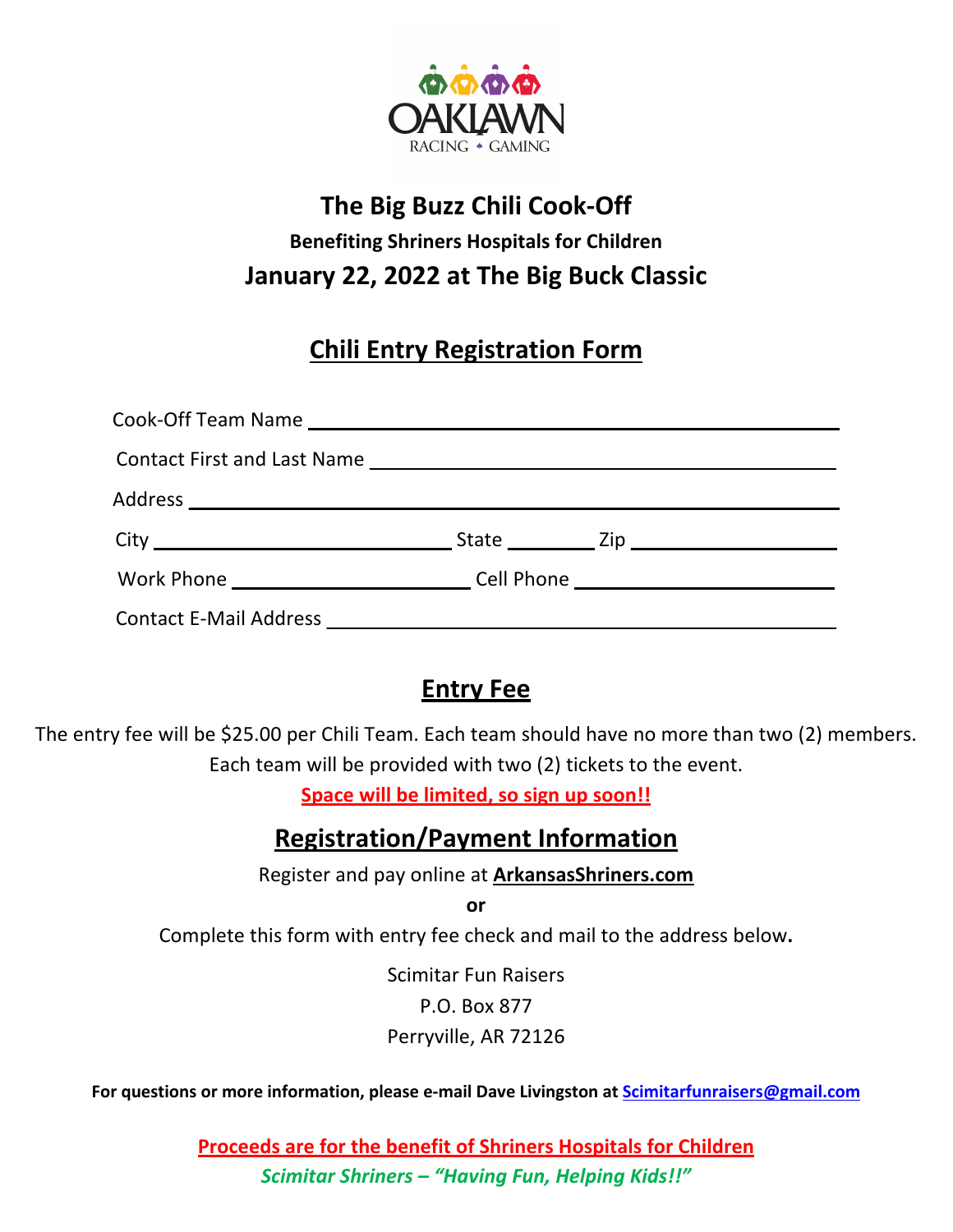# **The Big Buzz Chili Cook-Off Benefiting Shriners Hospitals for Children January 22, 2022 at The Big Buck Classic**

This is a **FREE STYLE** event!! Chili is defined as any kind of meat, or combination of meats (or vegetables), cooked with chili peppers, various other spices, and other ingredients. Therefore, beans and other fillers are allowed and encouraged!

### **The Buzz Chili Cook-Off will provide:**

- Roughly, 10x10 space within the barn at The Big Buck Classic. This is a covered area, so tents aren't necessary, but are allowed.
	- All necessary utensils for the taste testing public (Cups, spoons, napkins, etc.)
		- People's Choice donation jar

#### **Rules and Regulations**

- **1. Chili Cooked On Site –** All competition chili must be prepared on site. Spices may be premeasured, but all meat must begin raw.
- **2. Cooking Area –** All cooks must provide their own tables and equipment. Electricity is available, but is not guaranteed. Cooks are responsible for cleaning their area at the end of the day and removing all items from the area.
- **3. Make Extra Chili –** Each cook **MUST** supply a minimum of **3** gallons of chili for the purposes of taste testing to the public. Said chili may be prepared off-site. Failure to provide at least **3** gallons of chili **WILL** result in disqualification. **THERE WILL BE NO REFUNDS FOR DISQUALIFIED COMPETITORS.**
- **4. Judging Cups –** Cooks will be provided a judging cup with a two-part ticket attached. Cooks are to keep half the ticket and leave the other half, undisturbed, attached to the cup when they turn it in to the judging table. This is a blind-judged cook-off! **Turn in time will be at 1:00pm!**
- **5. Judging criteria –** Scoring the chili shall consider the following criteria:
	- **Aroma –** This will be the personal preference of each judge
	- **Taste –** The chili should have good flavor and chili pepper taste (not too hot and not too mild).
	- **Consistency –** The texture of the meat and/or fillers shall not be tough or mushy. Chili should be a smooth combination of meat and gravy. Not too thin or too thick.
	- **Appearance –** The chili should look appetizing and have appropriate coloring.
- **6. Scoring –** Chili will be scored on its own merit with a whole number score from 0-10, with 10 being the highest, per each criteria mentioned above. The decision of the judges is final. Judging will consist of multiple rounds, with the number of rounds depending on total entries submitted.
- **7. People's Choice –** Each team will be provided a People's Choice Donation Bag. As the public tastes each cook's chili, they are encouraged to donate money to the Donation Bag to support the cook of their favorite chili. At **1:00pm**, each cooks' Donation Bag will be counted in front of them, and the amount logged and collected. The People's Choice winner will be the team that had the most money donated in their Donation Bag. All of the People's Choice Donation Bag donations will benefit Shriners Hospitals for Children.
- **8. Best in Show –** Judges will be chosen at random from the crowd to judge booths. Best in Show winners will be announced when the awards are given for the winning Chili entries.
- **9. Alcohol –** Beer will available for sale at the event, so we ask that you do not bring any alcohol to the event. Doing so will result in immediate disqualification and you will not be allowed to come back.